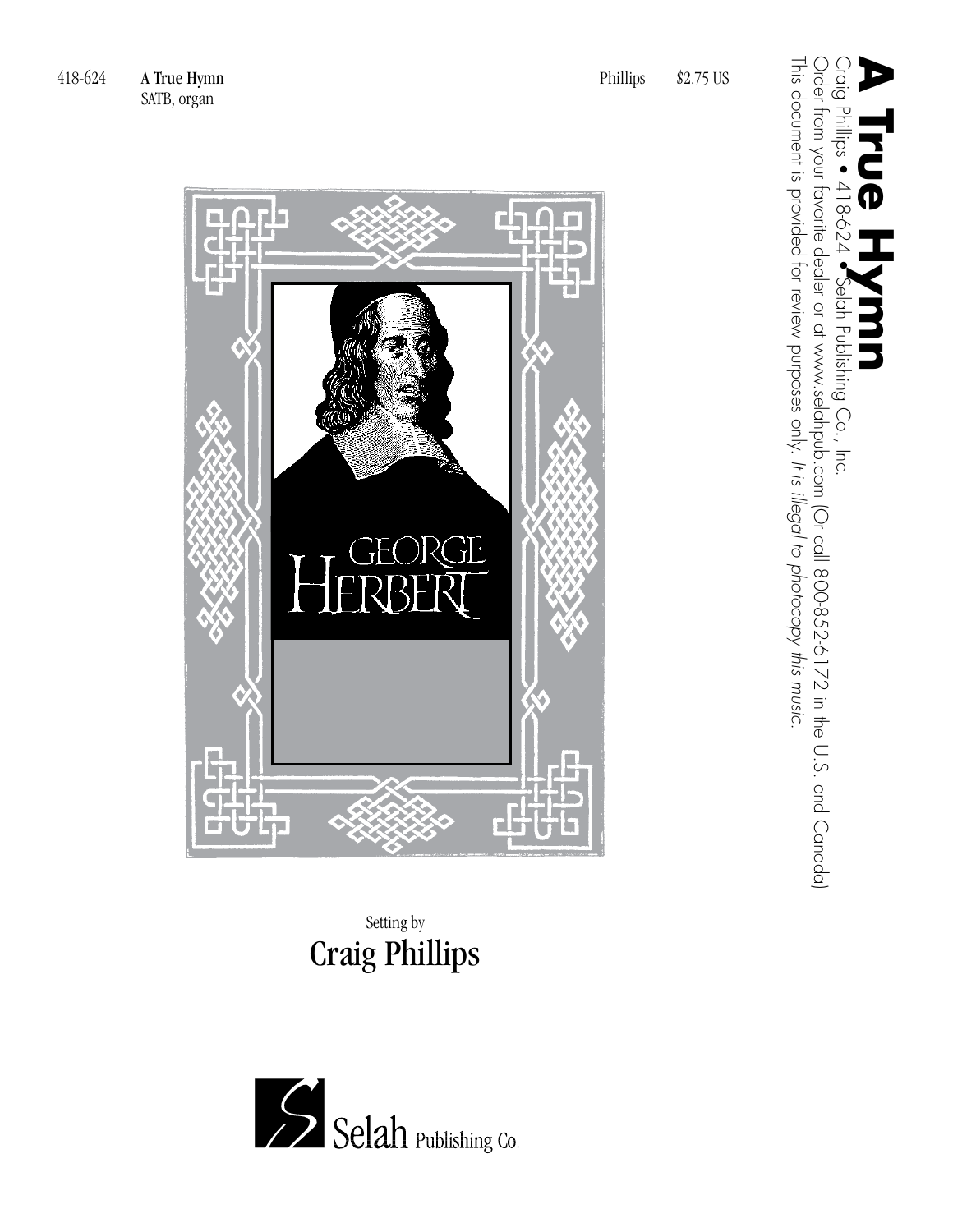$\bullet$  Selah Publishing Co., Inc. Order from your favorite dealer or at www.selahpub.com (Or call 800-852-6172 in the U.S. and Canada) **A True Hymn** Craig Phillips • 418-624 • Selah Publishing Co., Inc. Order from your favorite dealer or at www.selahpub.com [Or call 800-852-6172 in the U.S. and Canada] This document is provided for review purposes only. It is illegal to photocopy this music. This document is provided for review purposes only. *It is illegal to photocopy this music.* **A True Hym** Craig Phillips • 418-624



 Copyright © 2008 Selah Publishing Co., Inc. www.selahpub.com Printed in the U.S.A. on recycled paper. *It is illegal to photocopy this music.* 

2–A True Hymn–418-624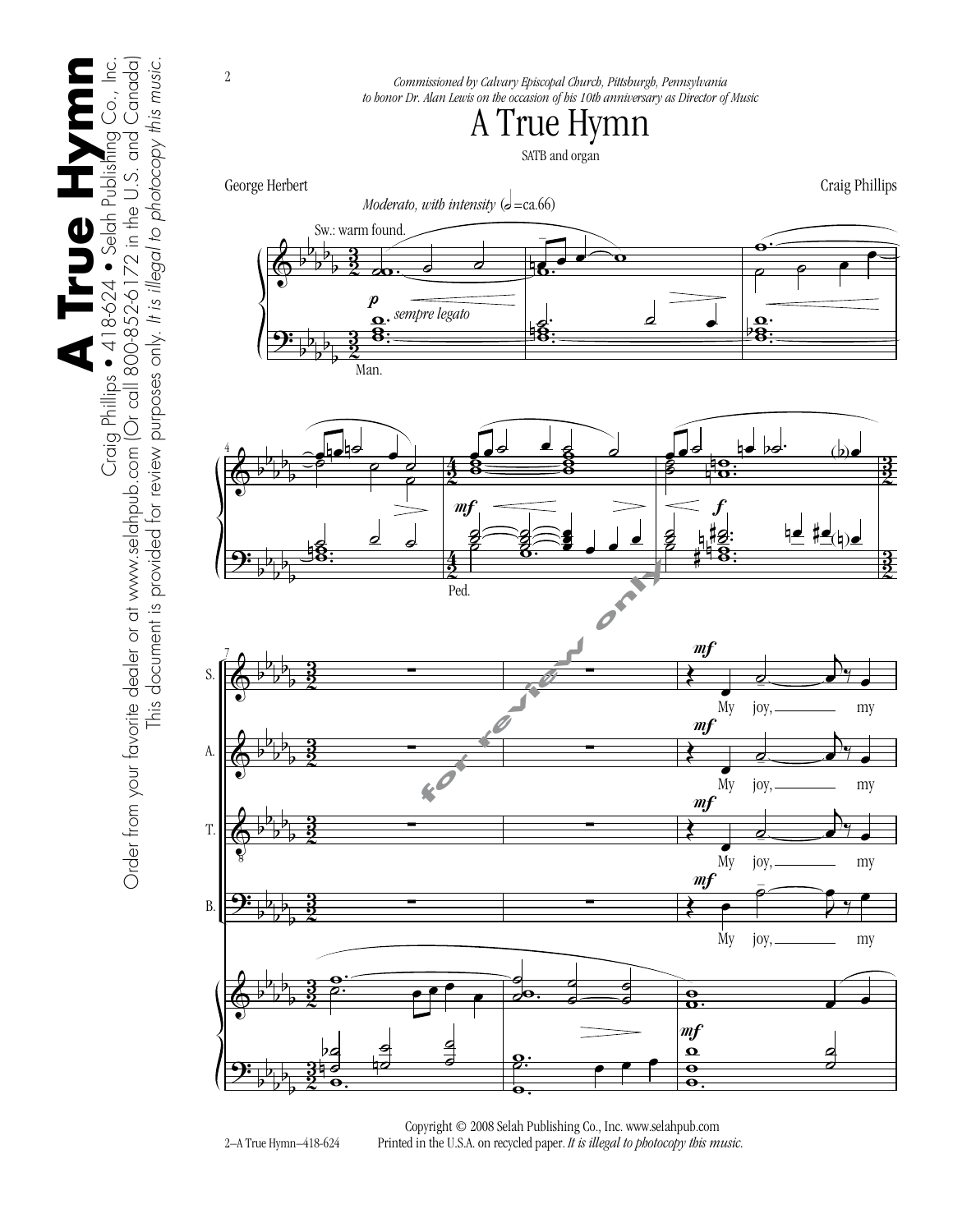

Craig Phillips • 418-624 • Selah Publishing Co., Inc.<br>Order from your favorite dealer or at www.selahpub.com (Or call 800-852-6172 in the U.S. and Canada)<br>This document is exercided for review, exerce call, this illead to This document is provided for review purposes only. It is illegal to photocopy this music. This document is provided for review purposes only. Order from your favorite dealer or at www.selahpub.com (Or call 800-852-6172 in the U.S. and Canada) **A True Hymnn**<br>Craig Philips • 418-624 • Selah Publishing Co., Inc. D *It is illegal to photocopy this music.*

418-624–A True Hymn–3 418-624—A True Hymn—3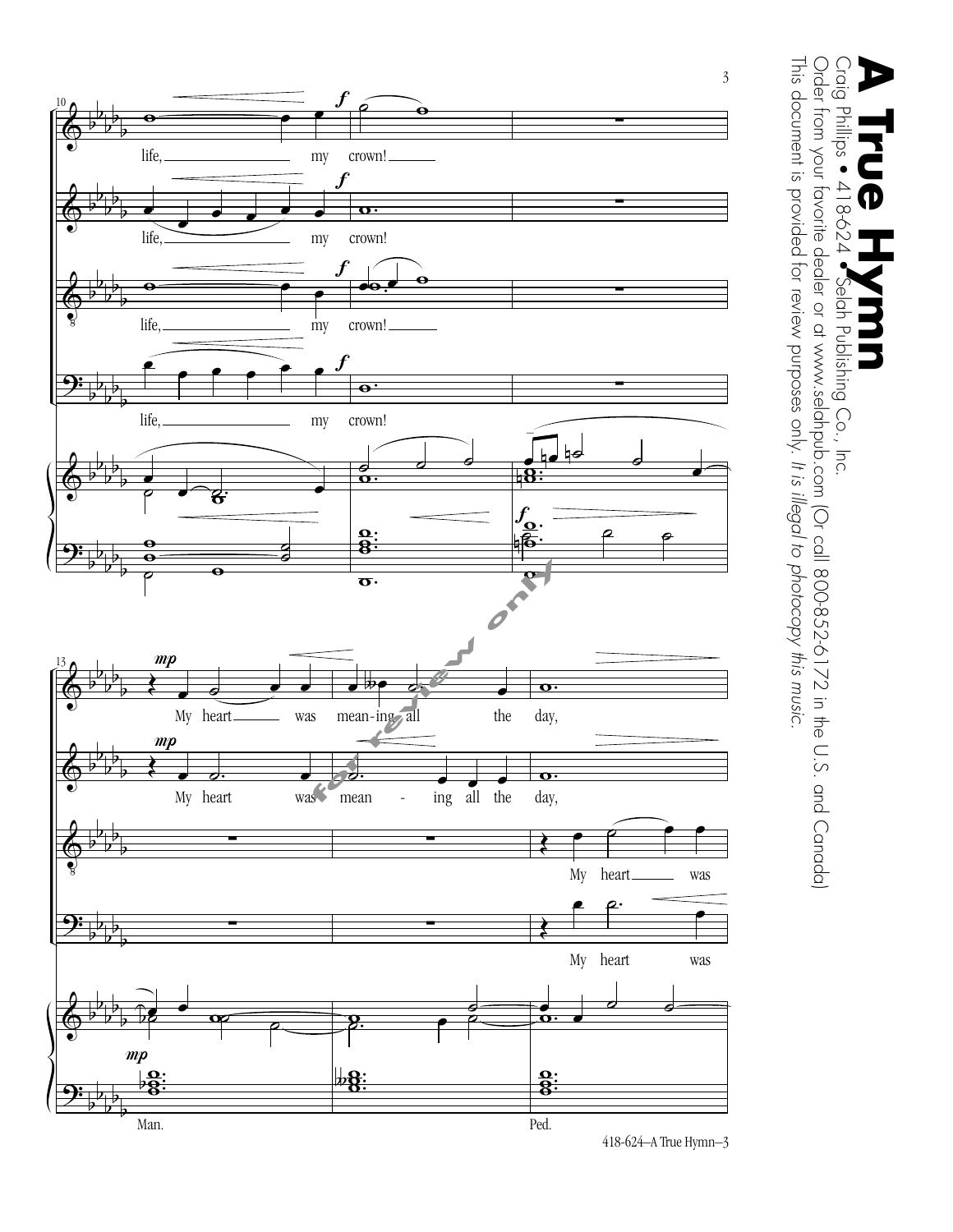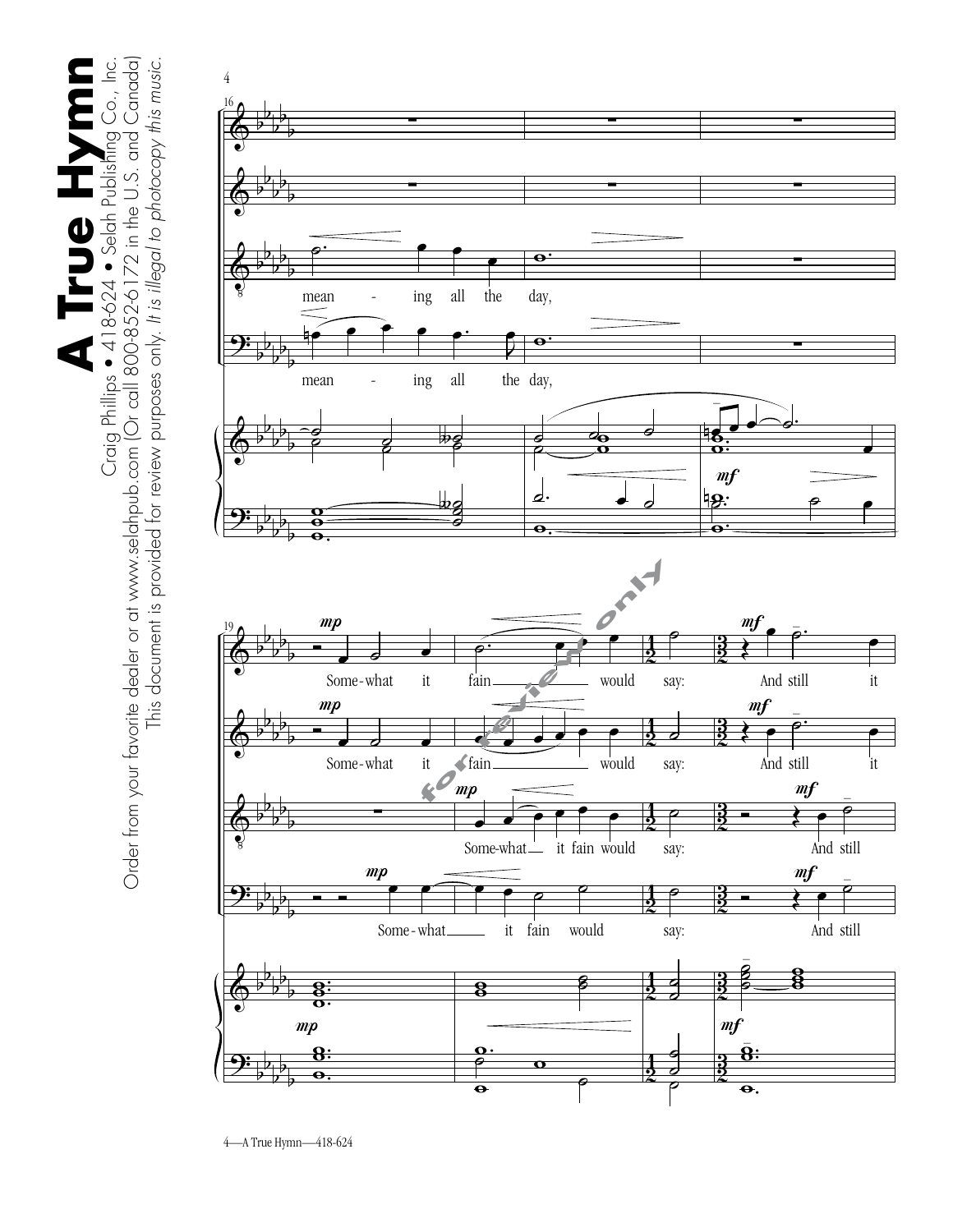

Craig Phillips ● 4 1 8-624 ●Selah Publishing Co., Inc.<br>Order from your favorite dealer or at www.selahpub.com (Or call 800-852-6172 in the U.S. and Canada)<br>This document is provided for review purposes only. It is illegal This document is provided for review purposes only. It is illegal to photocopy this music. This document is provided for review purposes only. Order from your favorite dealer or at www.selahpub.com (Or call 800-852-6172 in the U.S. and Canada) **A True Hymnn**<br>Craig Philips • 418-624 • Selah Publishing Co., Inc. D *It is illegal to photocopy this music.*

418-624—A True Hymn—5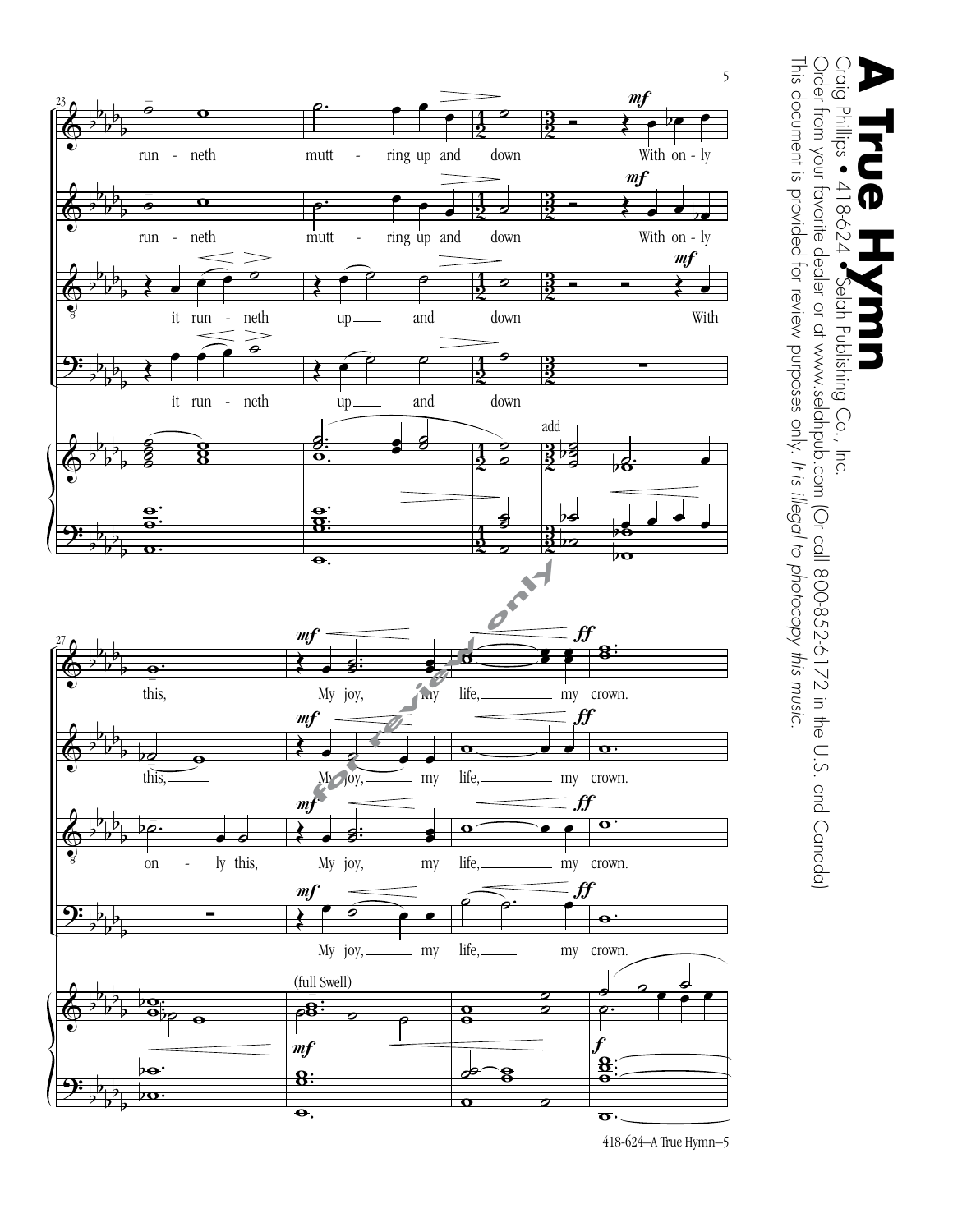$\begin{array}{c} \begin{array}{c} \begin{array}{c} \begin{array}{c} \end{array}\\ \end{array}\\ \end{array}\\ \begin{array}{c} \begin{array}{c} \end{array}\\ \end{array}\\ \end{array}\\ \begin{array}{c} \begin{array}{c} \end{array}\\ \end{array}\\ \end{array}\\ \begin{array}{c} \begin{array}{c} \end{array}\\ \end{array}\\ \end{array}\\ \begin{array}{c} \end{array}\\ \end{array}\\ \begin{array}{c} \end{array}\\ \end{array}\\ \begin{array}{c} \end{array}\\ \end{array}\\ \begin{array}{c} \end{array}\\ \end{array}\\ \begin{array}{c} \end{array}\\ \end{array}\\ \begin{array}{$ Order from your favorite dealer or at www.selahpub.com (Or call 800-852-6172 in the U.S. and Canada) **A True Hymn** Craig Phillips • 418-624 • Selah Publishing Co., Inc. This document is provided for review purposes only. It is illegal to photocopy this music. This document is provided for review purposes only. *It is illegal to photocopy this music.*

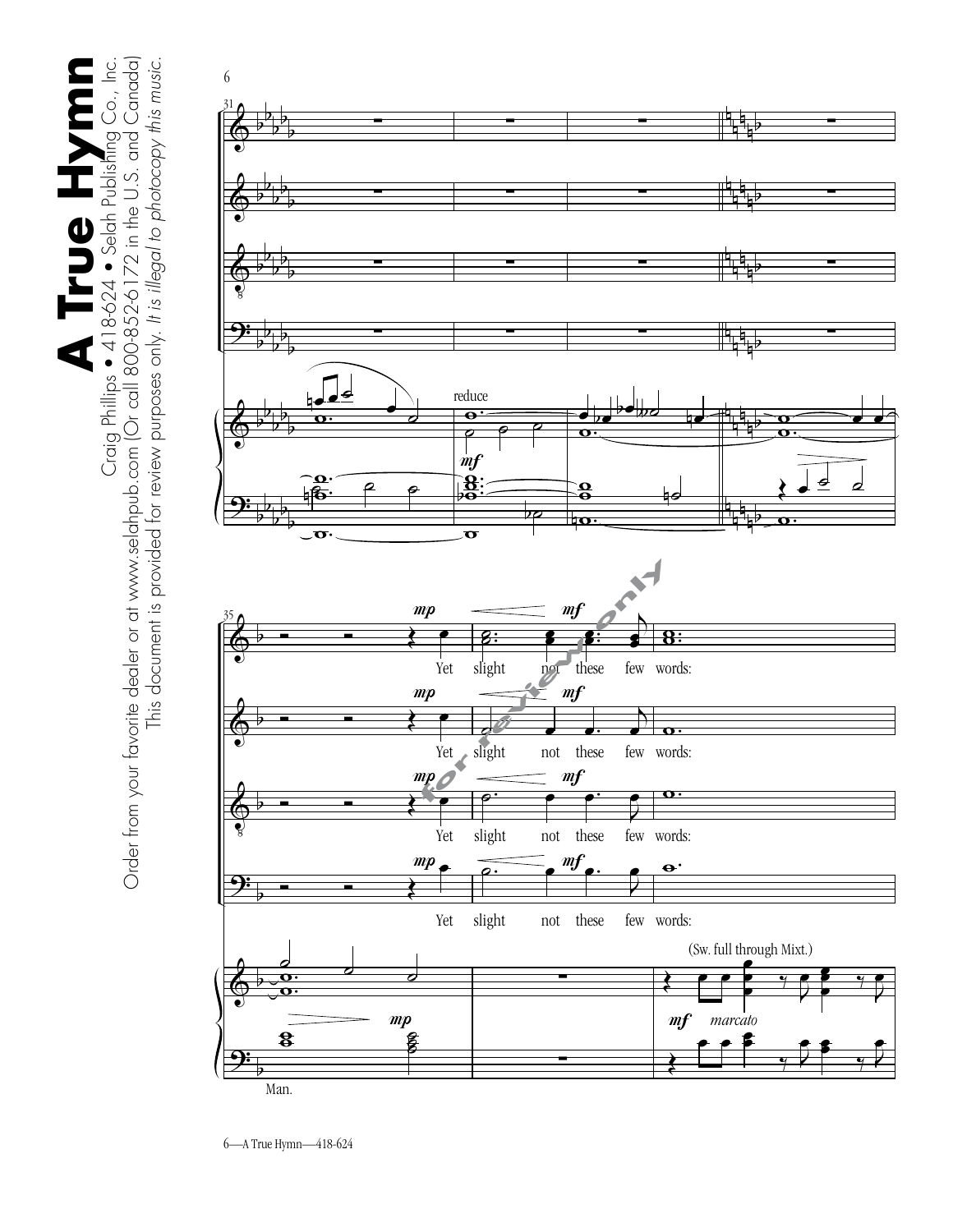

Craig Phillips • 4 1 8-624 • Selah Publishing Co., Inc.<br>Order from your favorite dealer or at www.selahpub.com (Or call 800-852-6172 in the U.S. and Canada)<br>This document is provided for review purposes only. It is illegal This document is provided for review purposes only. It is illegal to photocopy this music. This document is provided for review purposes only. Order from your favorite dealer or at www.selahpub.com (Or call 800-852-6172 in the U.S. and Canada) **A True Hymnn**<br>Craig Philips • 418-624 • Selah Publishing Co., Inc. D *It is illegal to photocopy this music.*

418-624–A True Hymn–7 418-624—A True Hymn—7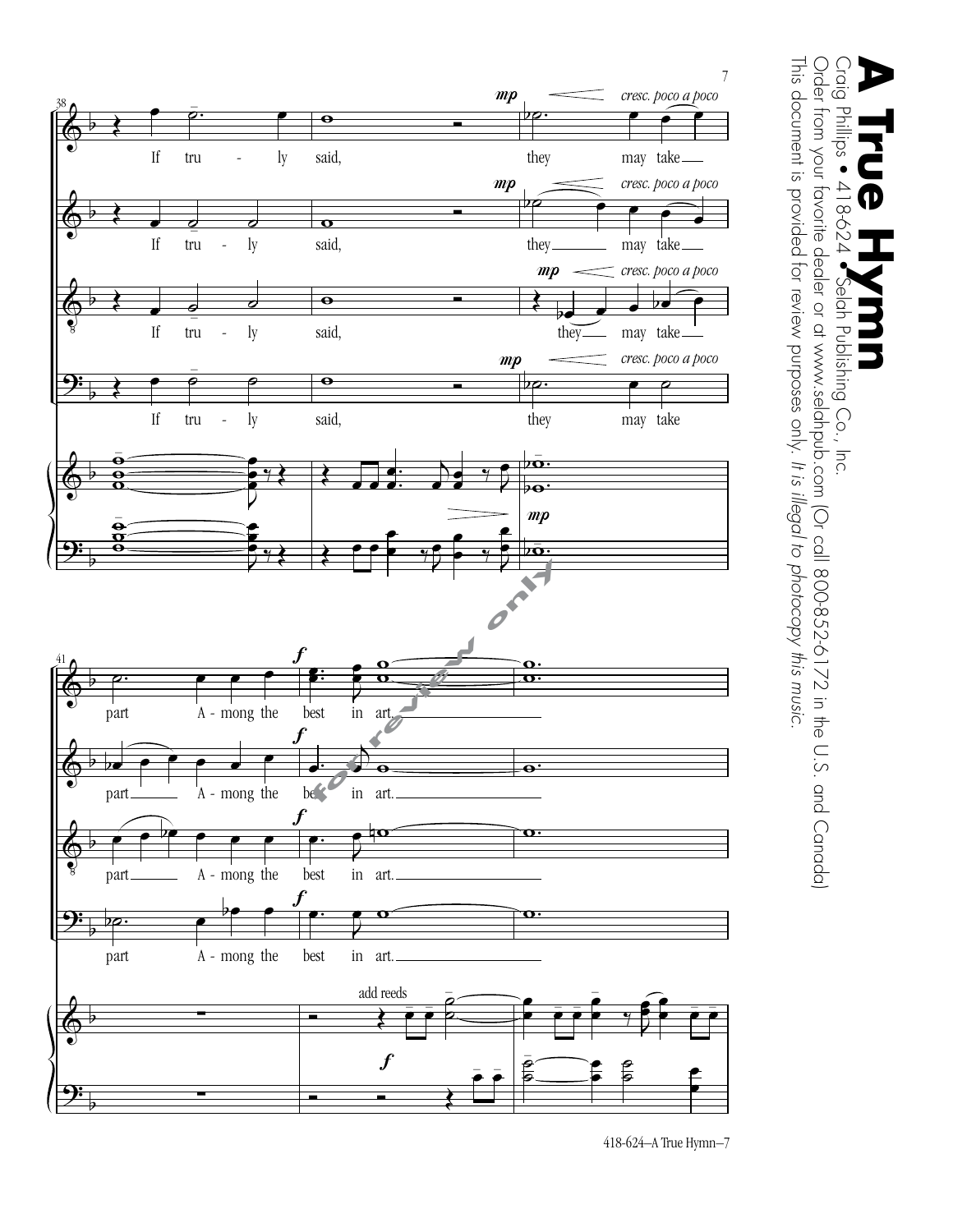

8—A True Hymn—418-624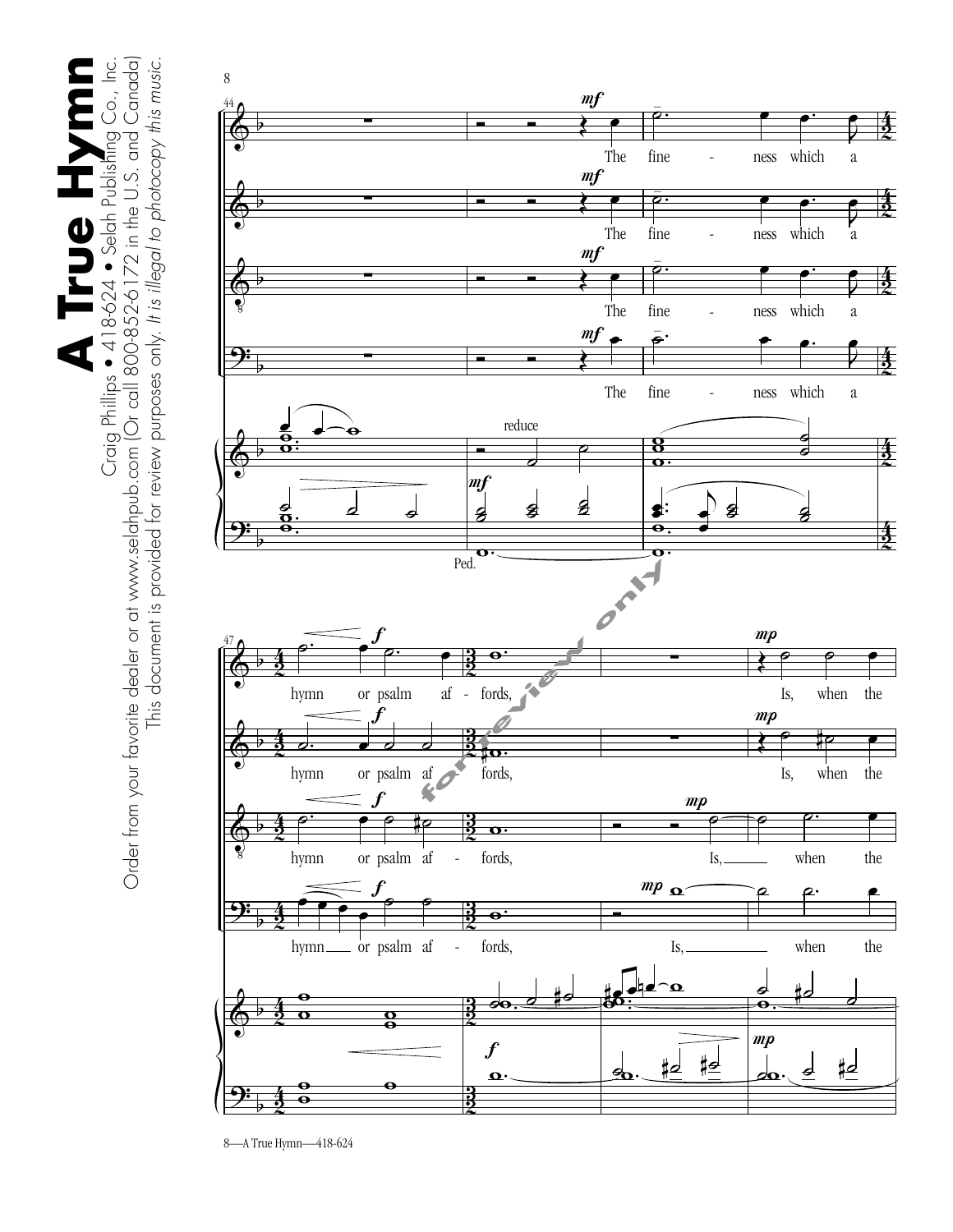

418-624–A True Hymn–9 418-624—A True Hymn—9

Craig Phillips • 418-624 • Selah Publishing Co., Inc.<br>Order from your favorite dealer or at www.selahpub.com (Or call 800-852-6172 in the U.S. and Canada)<br>This document is exercided for review, exerce call, this illead to This document is provided for review purposes only. It is illegal to photocopy this music. This document is provided for review purposes only. Order from your favorite dealer or at www.selahpub.com (Or call 800-852-6172 in the U.S. and Canada) **A True Hymnn**<br>Craig Philips • 418-624 • Selah Publishing Co., Inc. *It is illegal to photocopy this music.*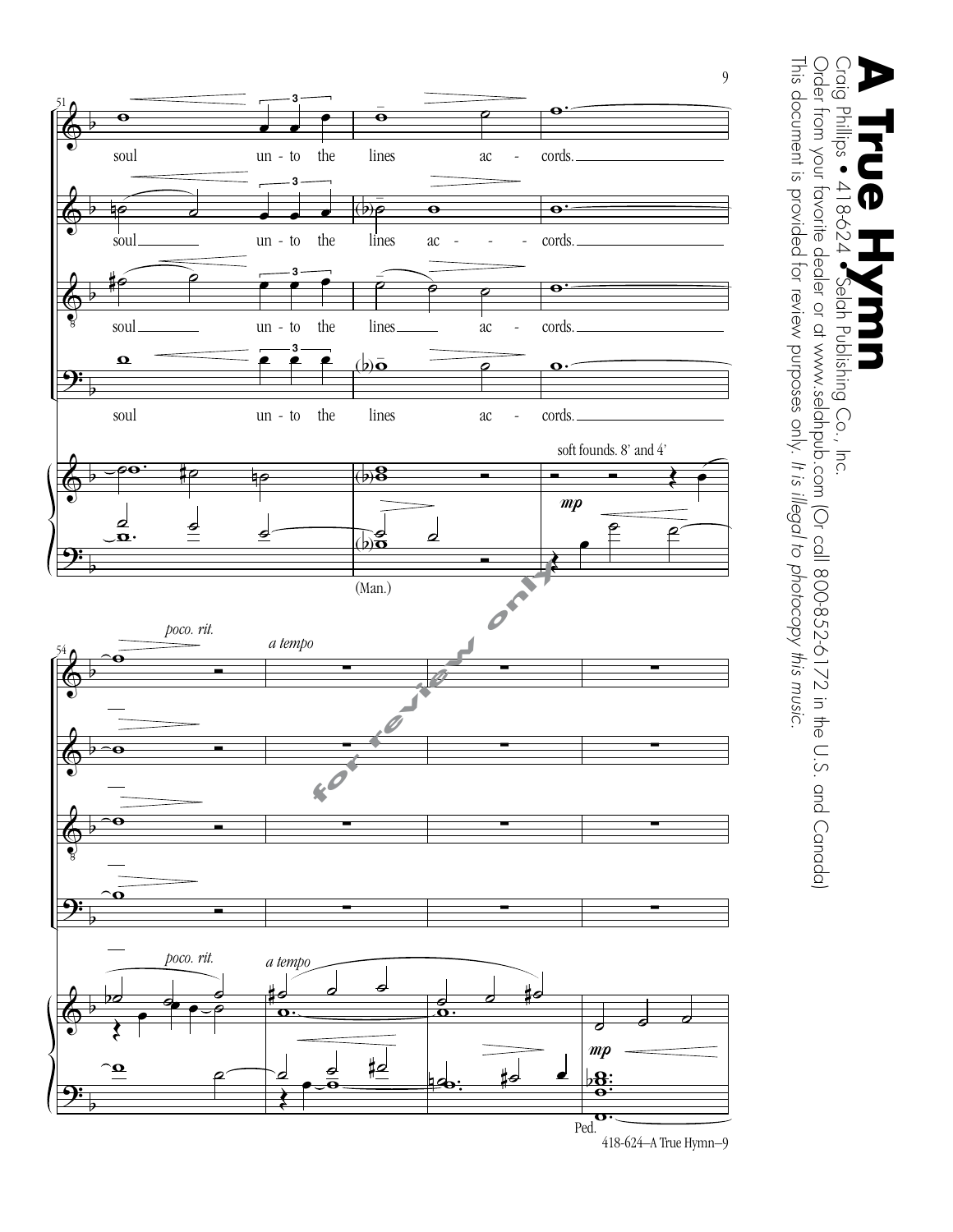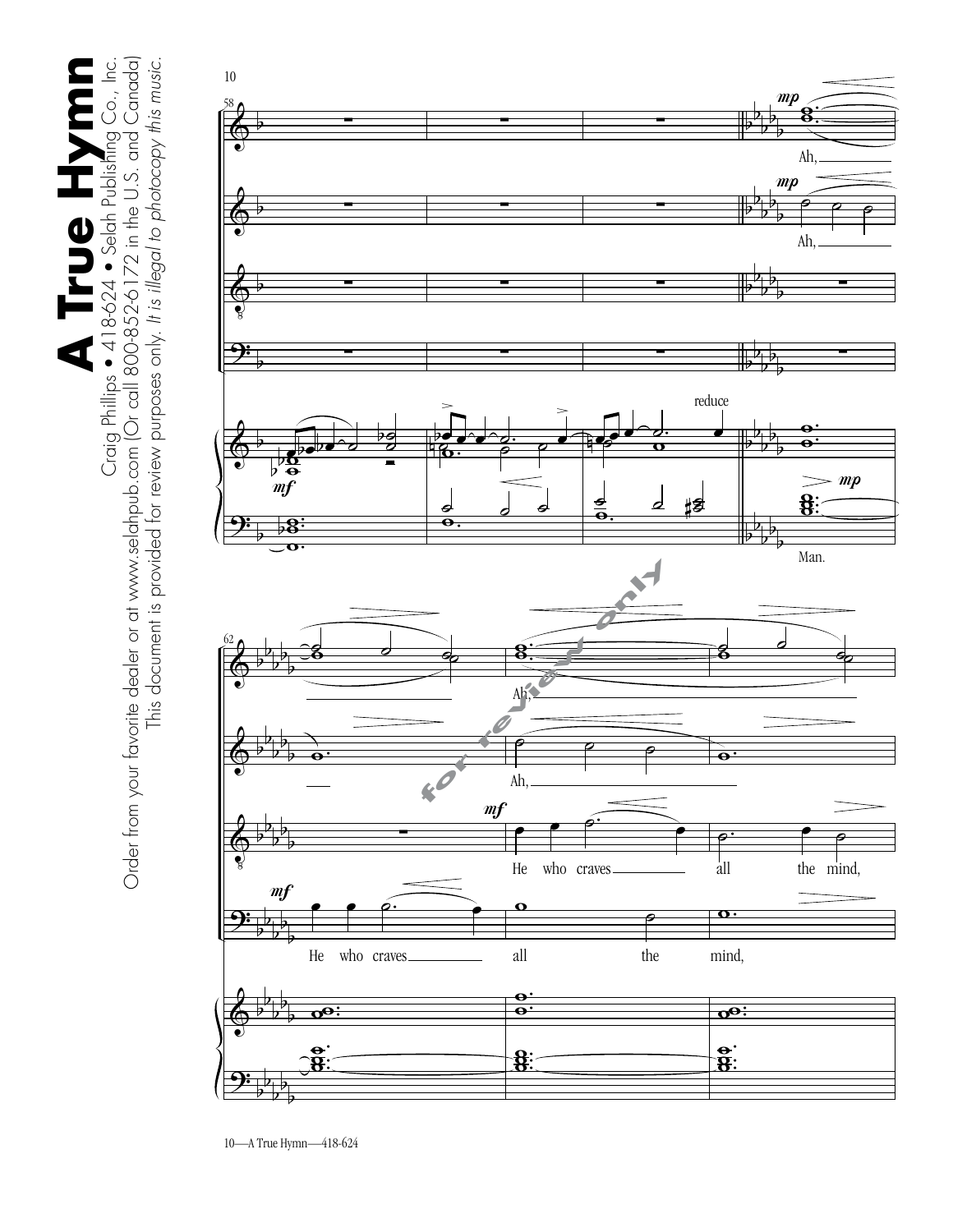

Craig Phillips • 418-624 • Selah Publishing Co., Inc.<br>Order from your favorite dealer or at www.selahpub.com (Or call 800-852-6172 in the U.S. and Canada)<br>This document is exercided for review, exerce cent. It is illected This document is provided for review purposes only. It is illegal to photocopy this music. This document is provided for review purposes only. Order from your favorite dealer or at www.selahpub.com (Or call 800-852-6172 in the U.S. and Canada) **A True Hymnn**<br>Craig Philips • 418-624 • Selah Publishing Co., Inc. D *It is illegal to photocopy this music.*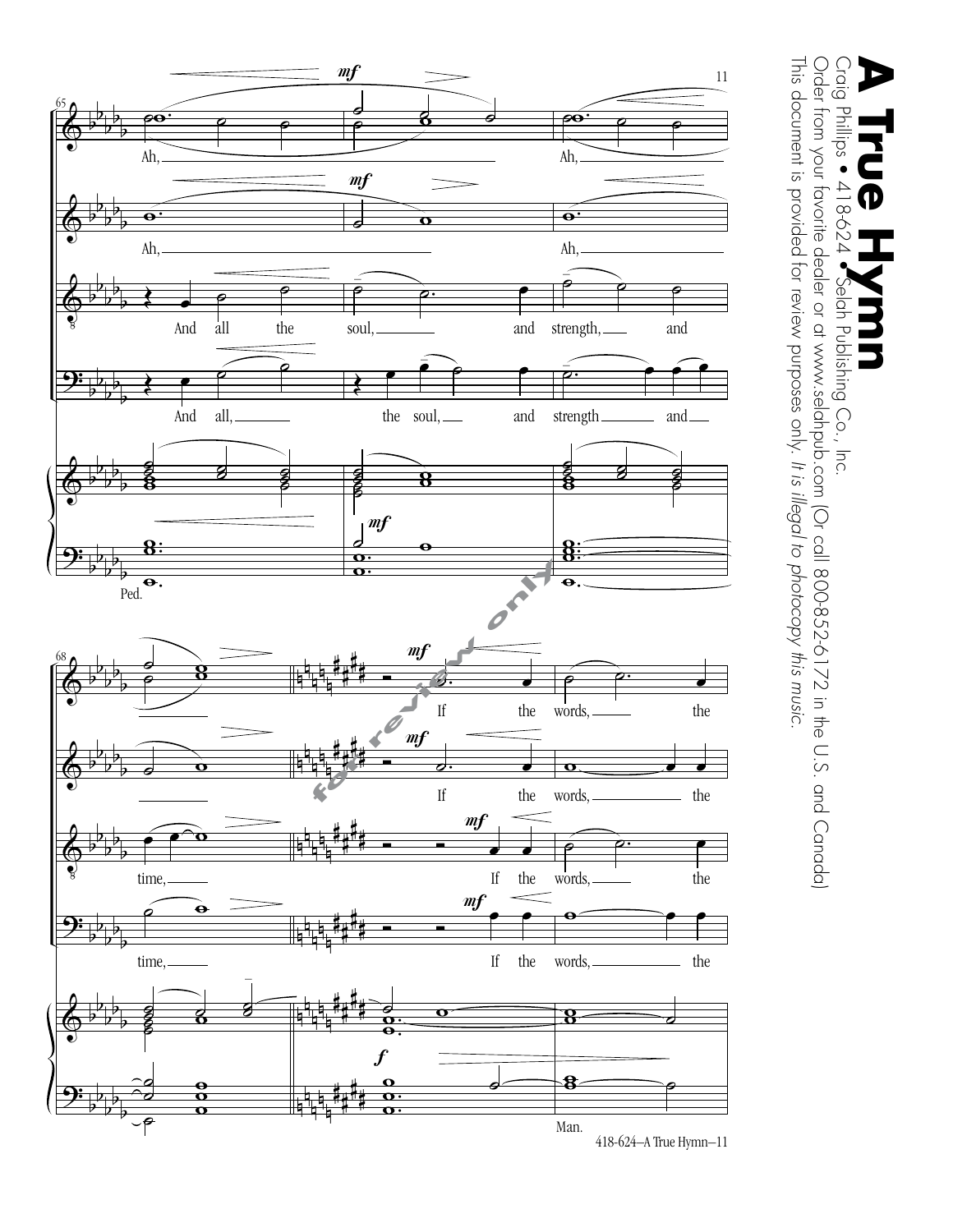

12—A True Hymn—418-624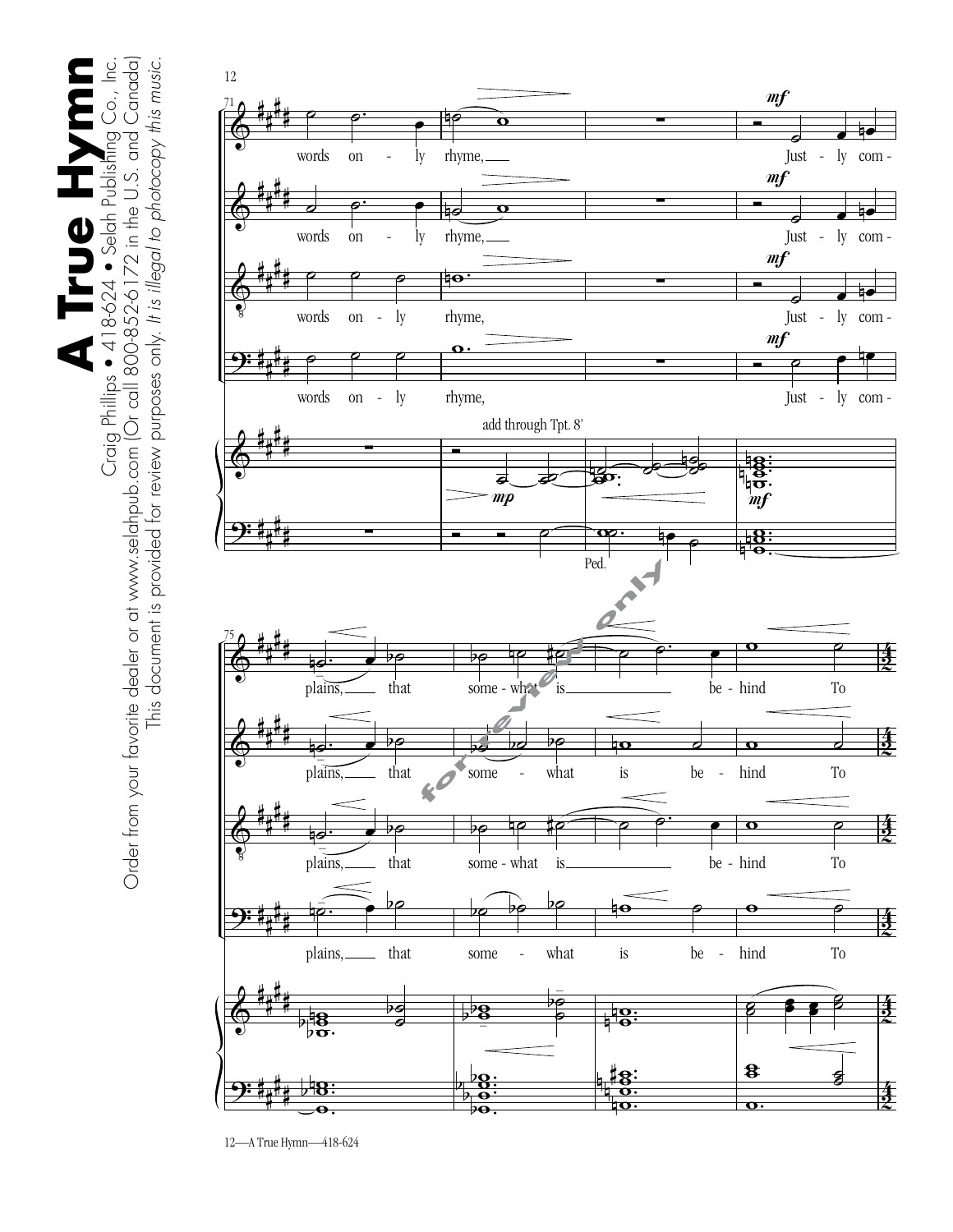

Craig Phillips • 418-624 • Selah Publishing Co., Inc.<br>Order from your favorite dealer or at www.selahpub.com (Or call 800-852-6172 in the U.S. and Canada)<br>This document is exercided for review, exerce call, this illead to This document is provided for review purposes only. It is illegal to photocopy this music. This document is provided for review purposes only. Order from your favorite dealer or at www.selahpub.com (Or call 800-852-6172 in the U.S. and Canada) **A True Hymnn**<br>Craig Philips • 418-624 • Selah Publishing Co., Inc. D *It is illegal to photocopy this music.*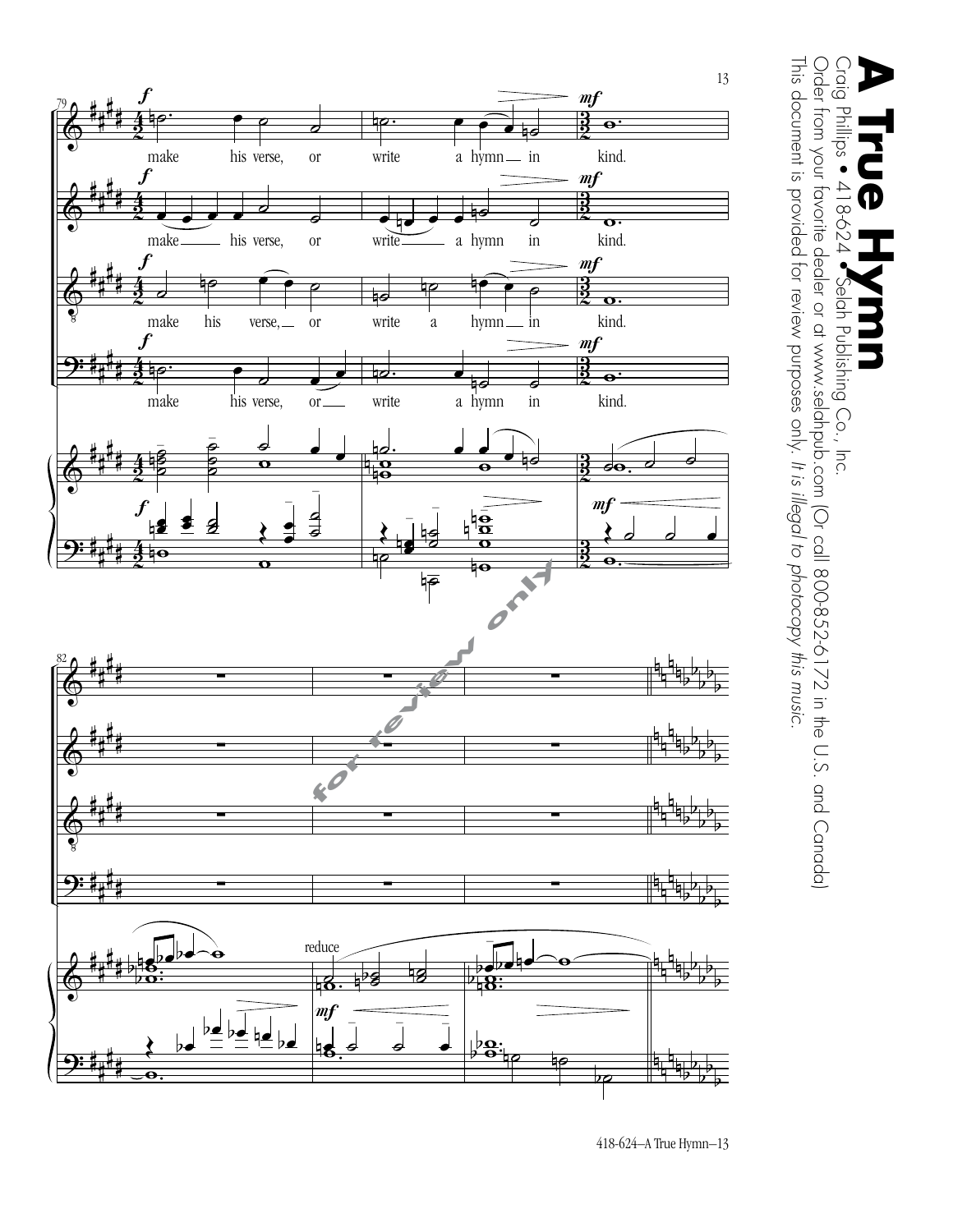

14—A True Hymn—418-624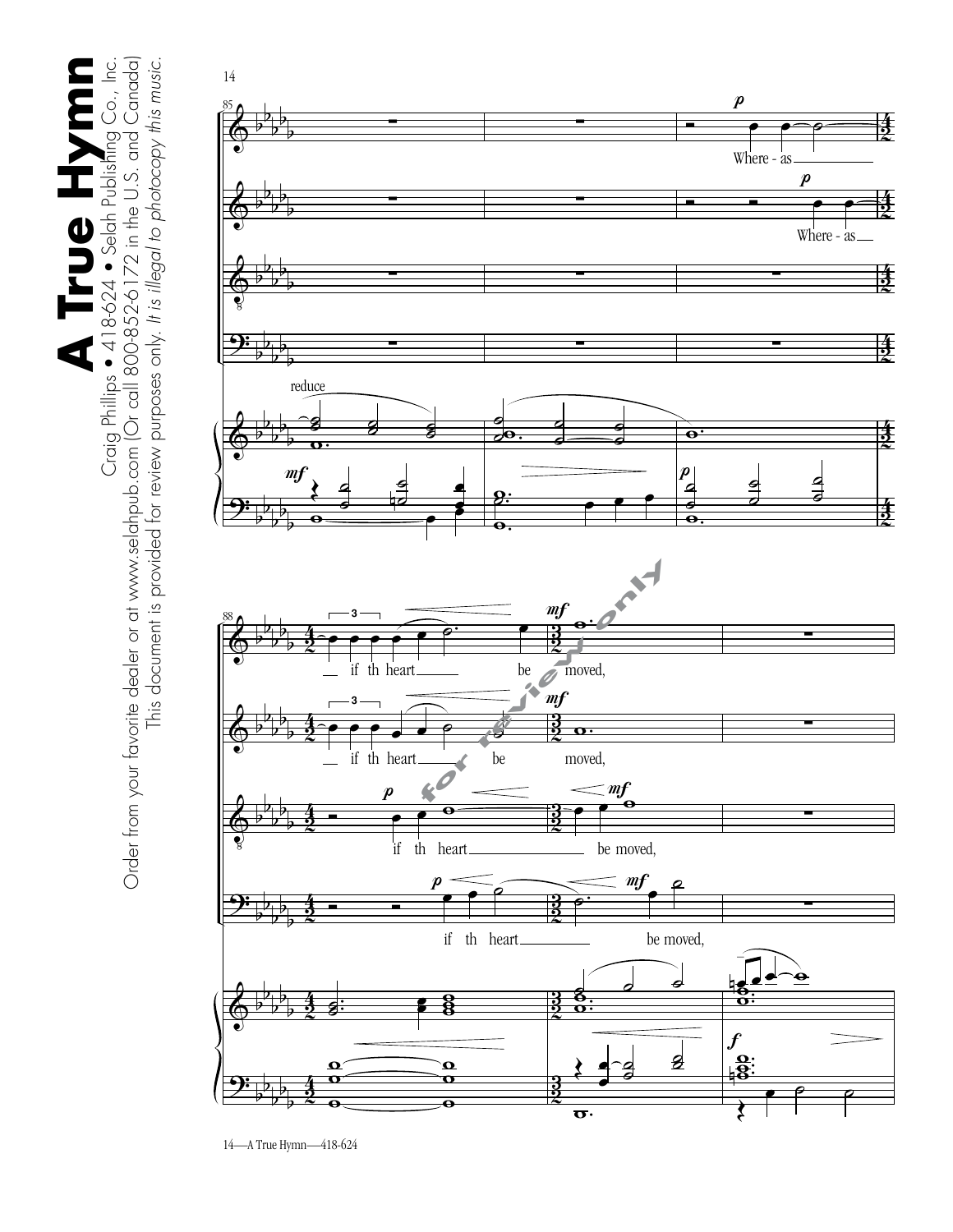

Craig Phillips ● 4 1 8-624 ●Selah Publishing Co., Inc.<br>Order from your favorite dealer or at www.selahpub.com (Or call 800-852-6172 in the U.S. and Canada)<br>This document is provided for review purposes only. It is illegal This document is provided for review purposes only. It is illegal to photocopy this music. This document is provided for review purposes only. Order from your favorite dealer or at www.selahpub.com (Or call 800-852-6172 in the U.S. and Canada) **A True Hymnn**<br>Craig Philips • 418-624 • Selah Publishing Co., Inc. *It is illegal to photocopy this music.*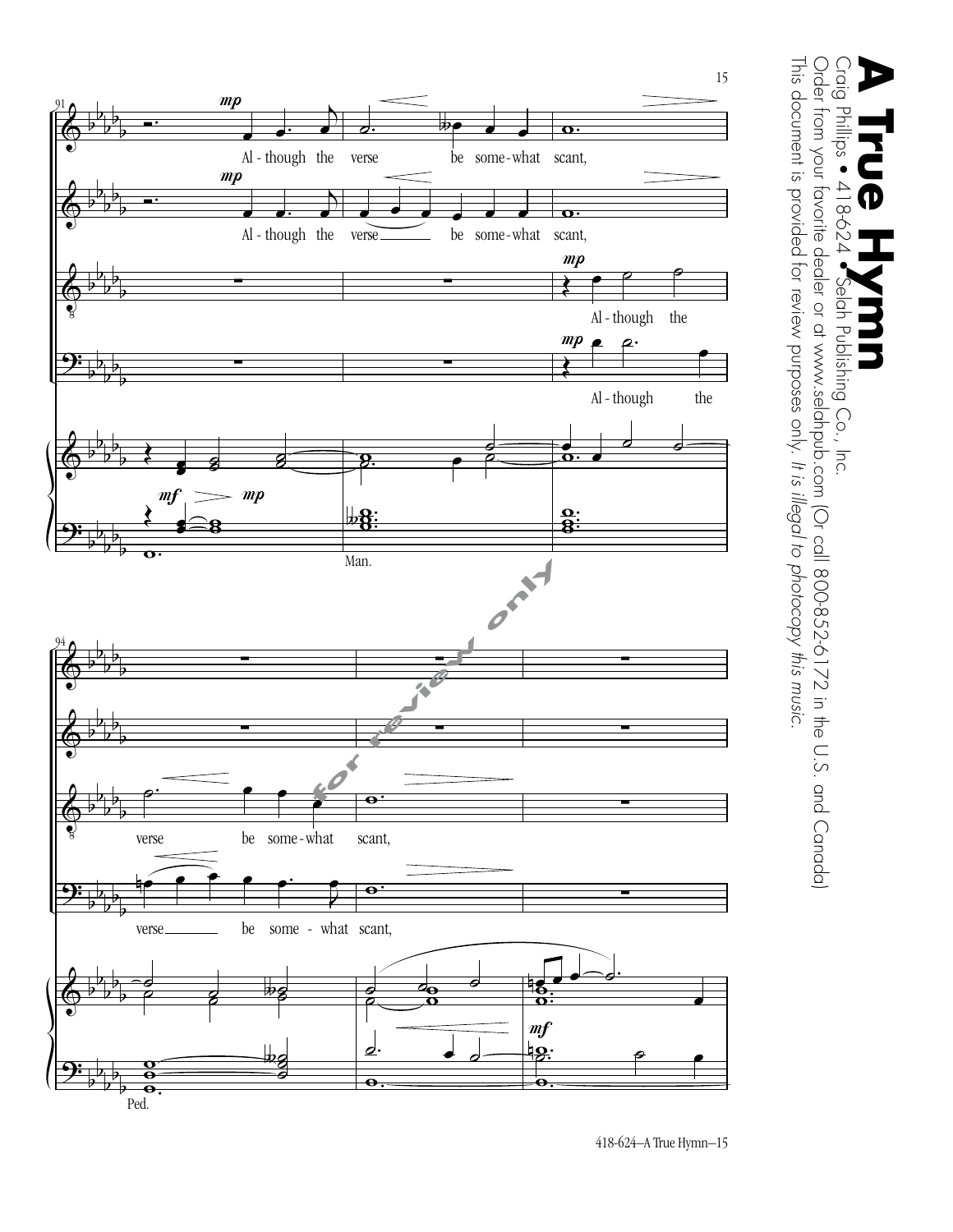

<sup>16—</sup>A True Hymn—418-624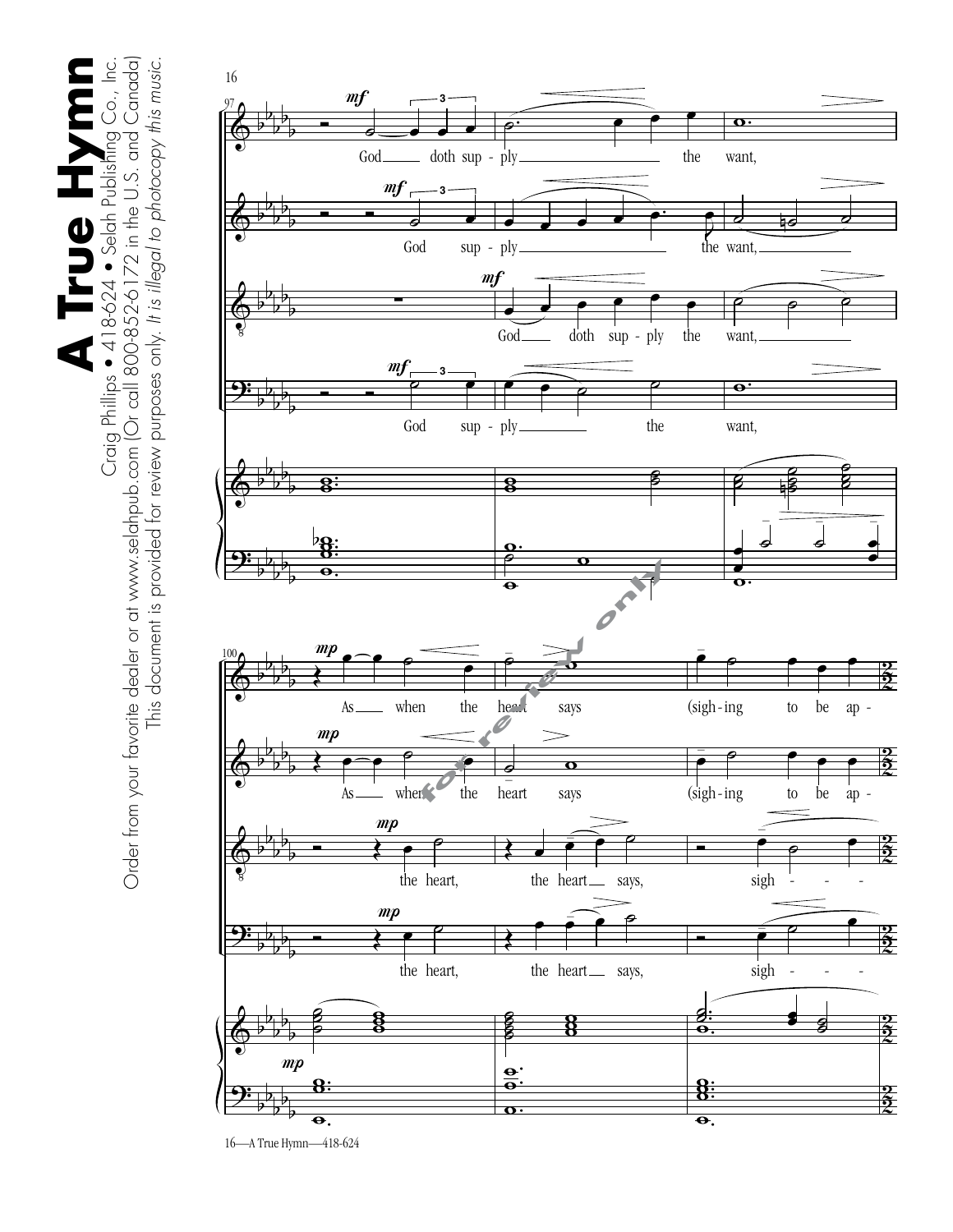

418-624—A True Hymn—17 418-624–A True Hymn–17

This document is provided for review purposes only.

This document is provided for review purposes only. It is illegal to photocopy this music.

**A True Hymnn**<br>Craig Philips • 418-624 • Selah Publishing Co., Inc.

D

Order from your favorite dealer or at www.selahpub.com (Or call 800-852-6172 in the U.S. and Canada)

Craig Phillips ● 4 1 8-624 ●Selah Publishing Co., Inc.<br>Order from your favorite dealer or at www.selahpub.com (Or call 800-852-6172 in the U.S. and Canada)<br>This document is provided for review purposes only. It is illegal

*It is illegal to photocopy this music.*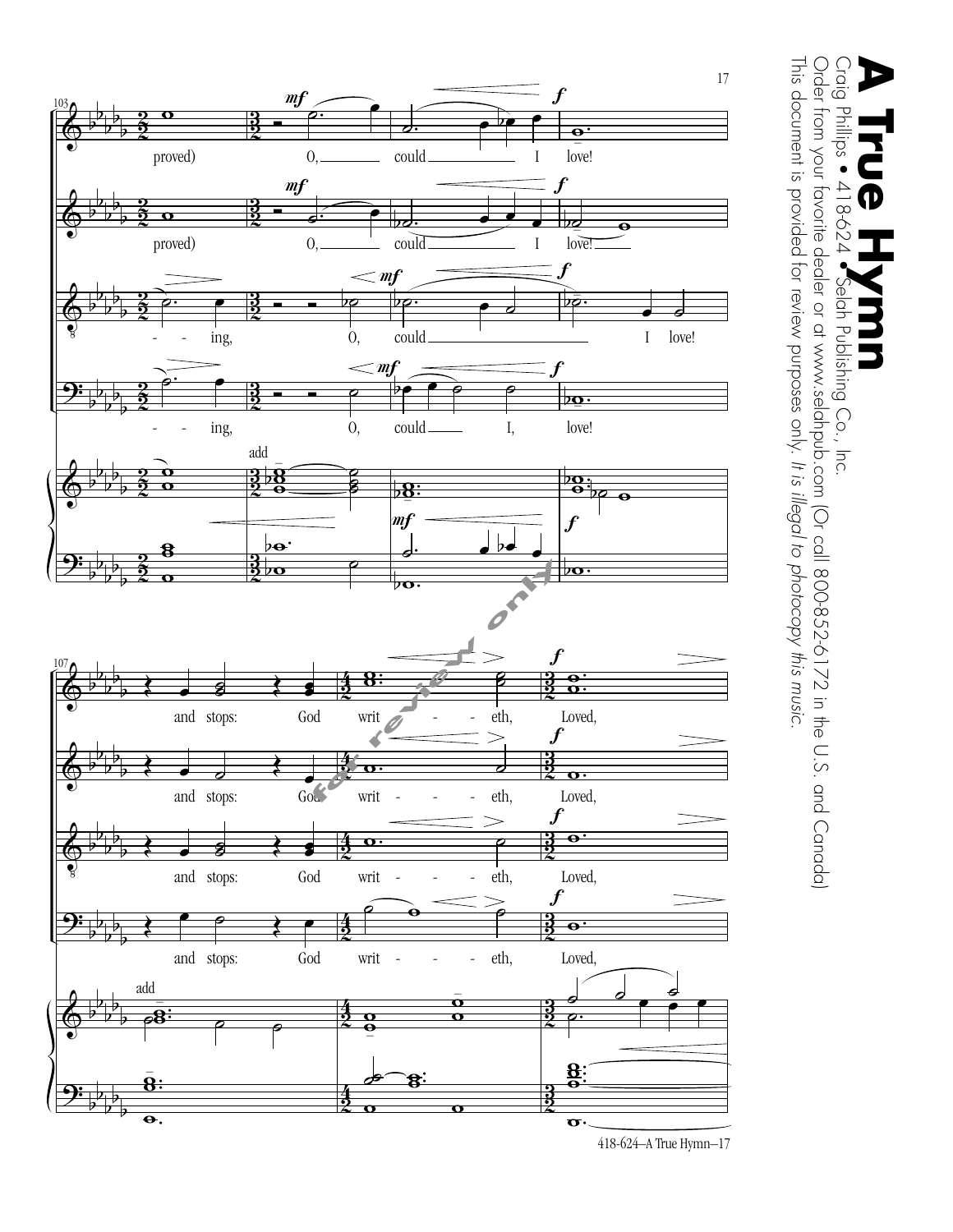Order from your favorite dealer or at www.selahpub.com (Or call 800-852-6172 in the U.S. and Canada) **A True Hymn** Craig Phillips • 418-624 • Selah Publishing Co., Inc. This document is provided for review purposes only. It is illegal to photocopy this music. This document is provided for review purposes only. *It is illegal to photocopy this music.*

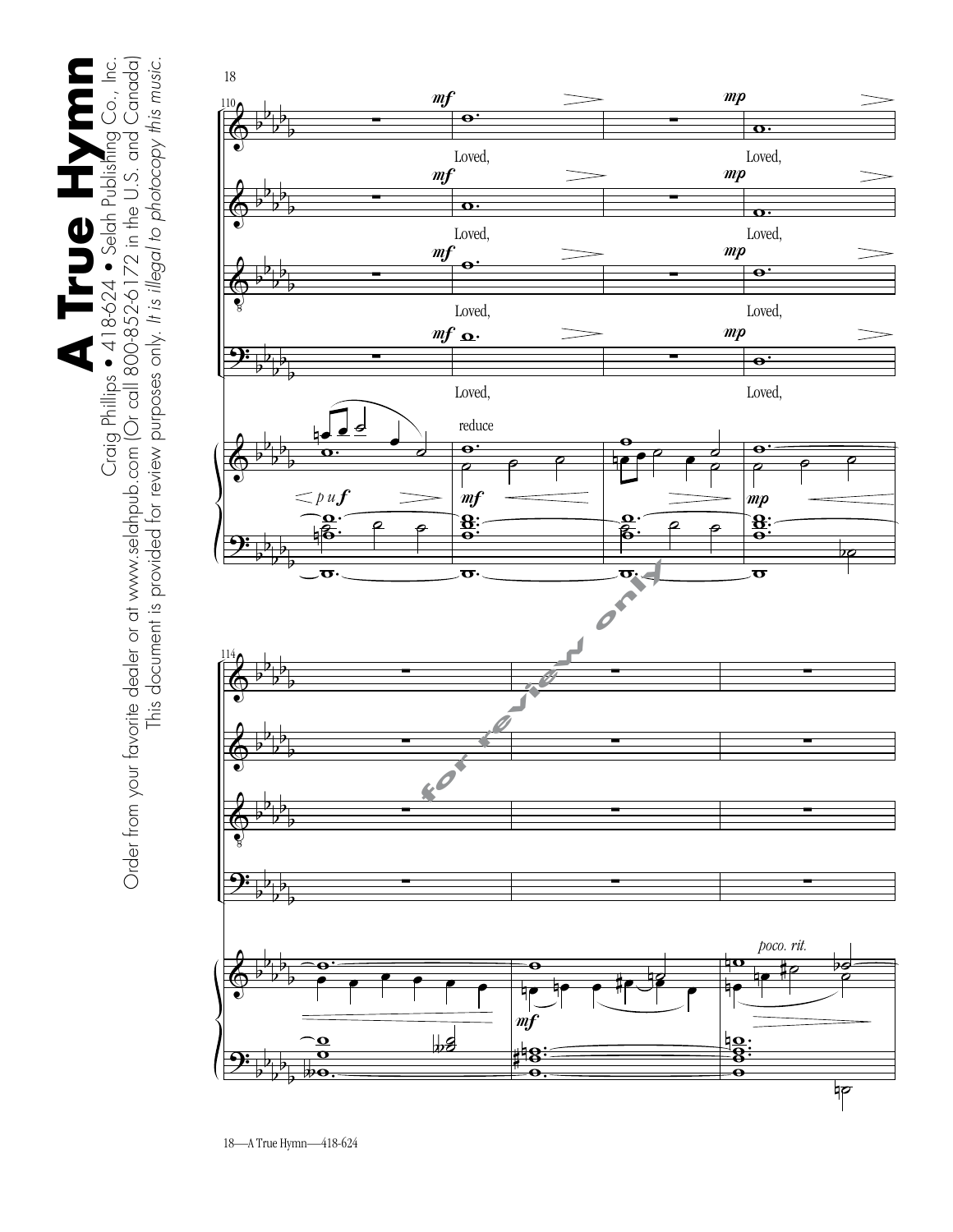![](_page_18_Figure_0.jpeg)

Craig Philips ● 4 1 8-624 ● Selah Publishing Co., Inc.<br>Order from your favorite dealer or at www.selahpub.com (Or call 800-852-6172 in the U.S. and Canada)<br>This document is provided for review purposes only. It is illegal This document is provided for review purposes only. It is illegal to photocopy this music. This document is provided for review purposes only. Order from your favorite dealer or at www.selahpub.com (Or call 800-852-6172 in the U.S. and Canada) **A True Hymnn**<br>Craig Philips • 418-624 • Selah Publishing Co., Inc. *It is illegal to photocopy this music.*